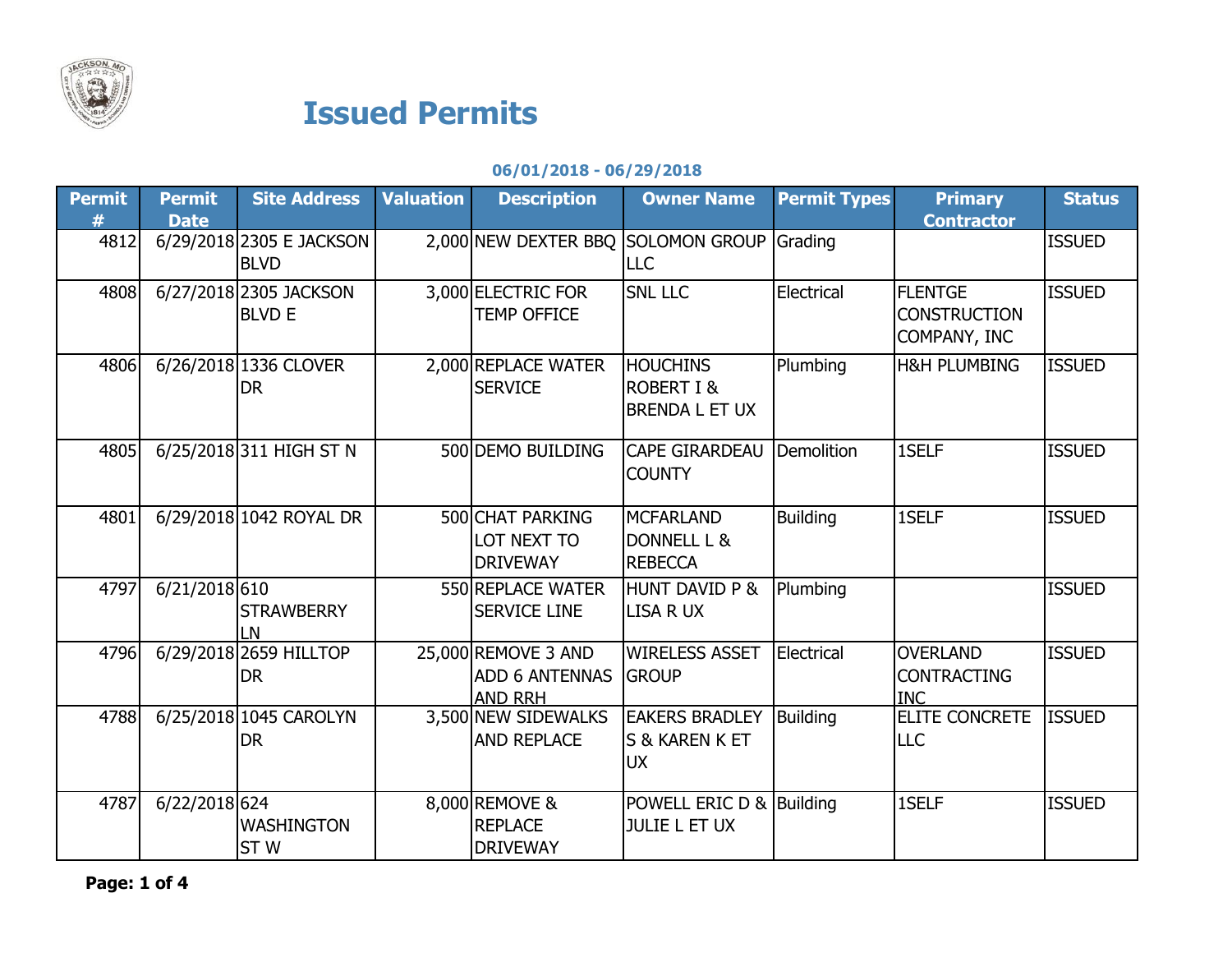| 4784 |                | 6/25/2018 2066 WALTON<br><b>DR</b>      | 1,200 MOVE SIGN TO<br>DIFFERENT STORE LLC<br><b>FRONT</b> | <b>MAKA JACKSON</b>                                           | <b>Building</b>           | M & M SIGN, LLC / ISSUED<br><b>WALTER</b><br><b>MARGRABE</b> |               |
|------|----------------|-----------------------------------------|-----------------------------------------------------------|---------------------------------------------------------------|---------------------------|--------------------------------------------------------------|---------------|
| 4780 |                | 6/25/2018 231 ELMWOOD                   | 500 FENCE                                                 | <b>FARRAR CLINTON</b><br>& ROBYN ET UX                        | Building                  | 1SELF                                                        | <b>ISSUED</b> |
| 4779 | 6/25/2018 125  | <b>FARMINGTON</b><br><b>RDN</b>         | 50,400 NEW DETACHED<br><b>GARAGE</b>                      | <b>JASON MORRIS</b>                                           | <b>Building</b>           | 1SELF                                                        | <b>ISSUED</b> |
| 4778 |                | 6/20/2018 610 POPLAR RD                 | 151,725 NEW SING FAM<br><b>RES ON SLAB</b>                | <b>MATERCRAFT</b><br><b>DEVELOPMENT</b>                       | <b>Building</b>           | <b>SILVER KEY</b><br>PROPERTIES LLC                          | <b>ISSUED</b> |
| 4777 | 6/12/2018 709  | <b>FARMINGTON</b><br><b>RDN</b>         | 800 REPLACE FUSE TO HARTLE MARY I &<br><b>BREAKER BOX</b> | <b>KING BRUCE B</b>                                           | Electrical                | <b>MILLER POWER &amp;</b><br><b>CONTROL, LLC</b>             | <b>ISSUED</b> |
| 4776 |                | 6/19/2018 721 DALLAS                    | 600 NEW ABOVE<br><b>GROUND POOL</b>                       | <b>MAYBERRY</b><br><b>RONALD L SR &amp;</b><br>SANDRA J ET UX | <b>Building</b>           | 1SELF                                                        | <b>ISSUED</b> |
| 4775 |                | 6/12/2018 1606 LEE AVE                  | 10,000 INSTALL 18000<br><b>GAL LP TANK</b>                | <b>MFA OIL</b><br><b>COMPANY</b>                              | Floodplain<br>Development |                                                              | <b>ISSUED</b> |
| 4774 |                | 6/21/2018 879 DONNA DR                  | 3,000 NEW DECK<br><b>AROUND POOL</b>                      | <b>WESTVALE LLC</b>                                           | <b>Building</b>           | 1SELF                                                        | <b>ISSUED</b> |
| 4773 |                | 6/15/2018 2311 YORK DR                  | 5,000 DRIVEWAY<br><b>ADDITION</b>                         | HALE THOMAS F & Building<br>MELISSA LEE ET<br><b>UX</b>       |                           | 1SELF                                                        | <b>ISSUED</b> |
| 4772 |                | 6/11/2018 3988 JACKSON<br><b>BLVD E</b> | 1,466 REPAIR WATER<br><b>LEAK</b>                         | <b>HUBER PATRICIA</b>                                         | Plumbing                  | <b>DUTCH</b><br><b>ENTERPRISES,</b><br><b>INC</b>            | <b>ISSUED</b> |
| 4770 | 6/8/2018 358 E | <b>DEERWOOD</b><br><b>DRIVE</b>         | 34,525 CONNECTION<br>POINT CHURCH<br><b>GRADING</b>       | <b>B&amp;R</b><br><b>DEVELOPERS LLC</b><br><b>ETAL</b>        | Grading                   | <b>PENZEL</b><br><b>CONSTRUCTION</b><br>COMPANY, INC         | <b>ISSUED</b> |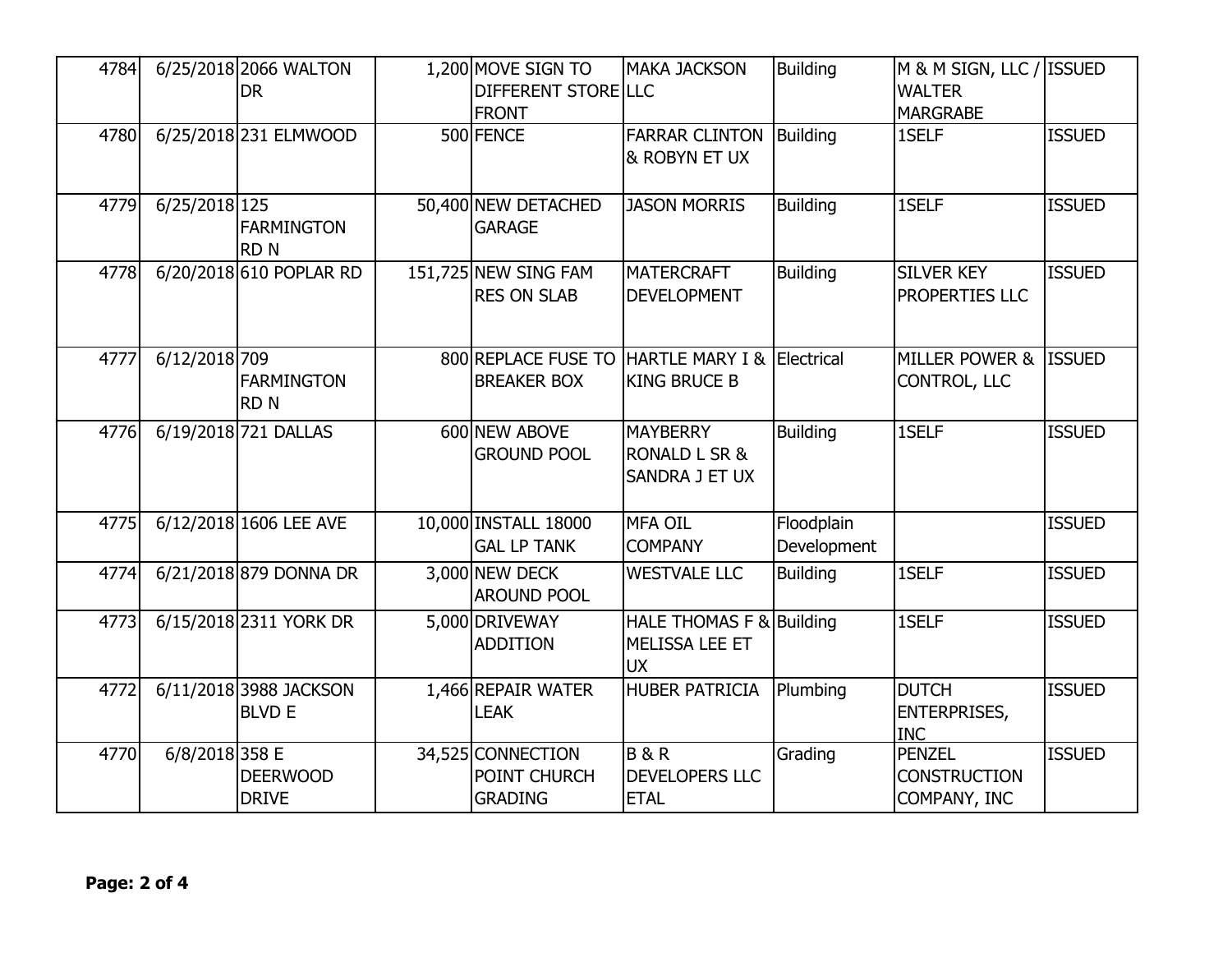| 4769 | 6/15/2018 957    | <b>INDEPENDENCE</b>     |                | 5,000 REMODEL<br><b>TRAILER</b> | <b>BALSMAN</b><br><b>ENTERPRISES LLC</b> | <b>Building</b> | 1SELF                  | <b>ISSUED</b> |
|------|------------------|-------------------------|----------------|---------------------------------|------------------------------------------|-----------------|------------------------|---------------|
|      |                  | ST <sub>W</sub>         |                |                                 |                                          |                 |                        |               |
| 4768 | 6/13/2018 1106   |                         |                | 2,000 REPLACE DECK              | <b>AUSTIN KENNETH</b>                    | Building        | LEIMER CUSTOM          | <b>ISSUED</b> |
|      |                  | LAKEWOOD DR             |                |                                 | C & MARTHA A                             |                 | <b>HOMES LLC</b>       |               |
| 4765 | $6/6/2018$ 957 W |                         |                | 0 PARTIAL DEMO                  | <b>BALSMAN</b>                           | Demolition      | 1SELF                  | <b>ISSUED</b> |
|      |                  | <b>INDEPENDENCE</b>     |                | <b>INTERIOR OF</b>              | <b>ENTERPRISES LLC</b>                   |                 |                        |               |
|      |                  | ST LOT 23               |                | MOBILE HOME                     |                                          |                 |                        |               |
| 4764 | 6/6/2018 957 W   |                         |                | 0 PARTIAL DEMO                  | <b>BALSMAN</b>                           | Demolition      | 1SELF                  | <b>ISSUED</b> |
|      |                  | <b>INDEPENDENCE</b>     |                | <b>INTERIOR OF</b>              | <b>ENTERPRISES LLC</b>                   |                 |                        |               |
|      |                  | ST LOT 3                |                | MOBILE HOME                     |                                          |                 |                        |               |
| 4761 | 6/5/2018 957     |                         |                | 400 REPLACE                     | <b>BALSMAN</b>                           | Electrical      | 1SELF                  | <b>ISSUED</b> |
|      |                  | <b>INDEPENDENCE</b>     |                | <b>CONDUIT TO</b>               | <b>ENTERPRISES LLC</b>                   |                 |                        |               |
|      |                  | ST <sub>W</sub>         |                | <b>METER</b>                    |                                          |                 |                        |               |
| 4760 | 6/5/2018 957     |                         |                | 400 REPLACE                     | <b>BALSMAN</b>                           | Electrical      | 1SELF                  | <b>ISSUED</b> |
|      |                  | <b>INDEPENDENCE</b>     |                | <b>CONDUIT TO</b>               | <b>ENTERPRISES LLC</b>                   |                 |                        |               |
|      |                  | ST <sub>W</sub>         |                | <b>METER</b>                    |                                          |                 |                        |               |
| 4758 |                  | 6/25/2018 3704 DANA DR  |                | 132,300 NEW SHOP                | <b>POYTHRESS</b>                         | <b>Building</b> | TRU-BILT FARM & ISSUED |               |
|      |                  |                         |                |                                 | <b>BONNIE RHODES</b>                     |                 | <b>COMMERCIAL</b>      |               |
|      |                  |                         |                |                                 | <b>TRUST</b>                             |                 | <b>BUILDINGS</b>       |               |
| 4755 |                  | 6/6/2018 1501 JENNIFER  |                | 1,250 REPLACE                   | <b>NUGENT BRIAN K</b>                    | <b>Building</b> | <b>WELKER FENCE</b>    | <b>ISSUED</b> |
|      |                  | <b>DR</b>               |                | <b>WOODEN FENCE</b>             | & MONICA E UX                            |                 | <b>COMPANY</b>         |               |
|      |                  |                         |                | <b>WITH CHAIN LINK</b>          |                                          |                 |                        |               |
|      |                  |                         |                |                                 |                                          |                 |                        |               |
| 4754 |                  | 6/6/2018 503 NELLIE ST  |                | $1,375$ NEW 4' CHAIN            | <b>MACKEY PHILLIP</b>                    | <b>Building</b> | <b>WELKER FENCE</b>    | <b>ISSUED</b> |
|      |                  |                         |                | <b>LINK FENCE</b>               | <b>AND TRACEY</b>                        |                 | <b>COMPANY</b>         |               |
| 4752 |                  | 6/12/2018 129 HIGH ST S |                | 5,000 REMODEL                   | <b>MELISSA FLINN</b>                     | <b>Building</b> | <b>PIONEER</b>         | <b>ISSUED</b> |
|      |                  |                         |                |                                 |                                          |                 | <b>ELECTRIC LLC</b>    |               |
| 4746 |                  | 6/7/2018 1819 WATSON    | 200,000 NEW    |                                 | LUMSDEN TODD J                           | <b>Building</b> | LEIMER &               | <b>ISSUED</b> |
|      |                  | <b>DR</b>               |                | GARAGE/POOL                     | & JANICE M UX                            |                 | <b>WESSELL</b>         |               |
|      |                  |                         |                | <b>HOUSE</b>                    |                                          |                 | <b>CONSTRUCTION</b>    |               |
|      |                  |                         |                |                                 |                                          |                 | <b>INC</b>             |               |
| 4687 |                  | 6/4/2018 3125 JACKSON   | 203,000 OFFICE |                                 | <b>CENTURY 21</b>                        | <b>Building</b> | LIXCO, LLC             | <b>ISSUED</b> |
|      |                  | <b>BLVD E</b>           |                | <b>RENOVATION</b>               | <b>ASHLAND</b>                           |                 |                        |               |
|      |                  |                         | 855,091        |                                 |                                          |                 |                        |               |